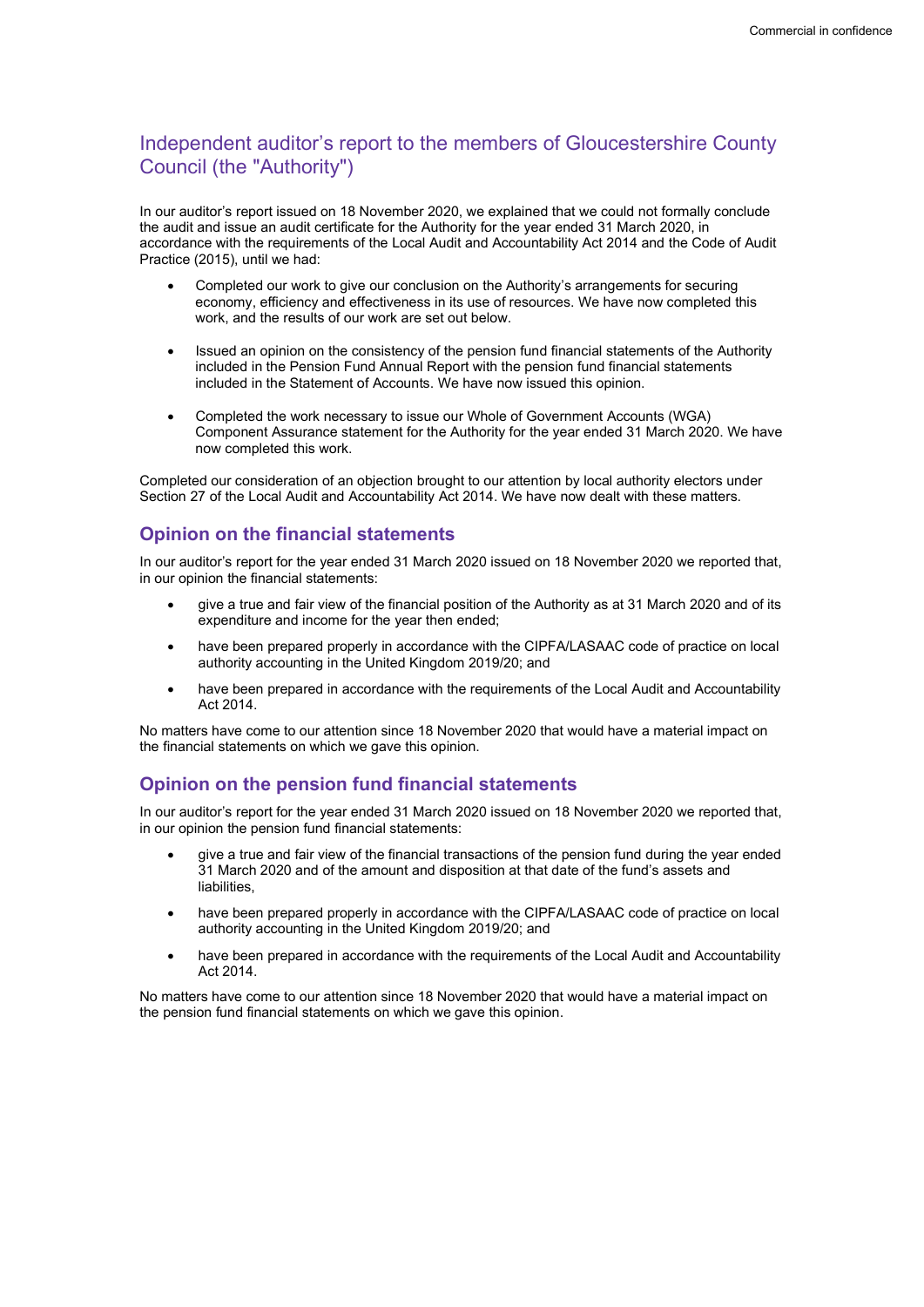# Report on other legal and regulatory requirements - Conclusion on the Authority's arrangements for securing economy, efficiency and effectiveness in its use of resources

#### Qualified conclusion

On the basis of our work, having regard to the guidance issued by the Comptroller and Auditor General in April 2020, except for the effects of the matter described in the basis for qualified conclusion section of our report, we are satisfied that, in all significant respects, Gloucestershire County Council put in place proper arrangements for securing economy, efficiency and effectiveness in its use of resources for the year ended 31 March 2020.

### Basis for qualified conclusion

Our review of the Authority's arrangements for securing economy, efficiency and effectiveness in its use of resources identified the following matter:

In June 2017 Ofsted published a report on services for children in need of help and protection, children looked after and care leavers in Gloucestershire based on their inspection visit in February and March 2017. The overall judgement was that children's services in Gloucestershire were inadequate.

Following the 2017 inspection. Ofsted undertook a series of monitoring visits to the Authority. The latest of these visits which was relevant to the arrangements in place during 2019/20 was undertaken in February 2020. Following this visit, Ofsted reported that:

- The senior leadership team has demonstrated that it is determined to improve services for children. However, it has been two years since the previous inspection, which found services to be inadequate, and it is taking too long to address the critical weaknesses. Where changes have been made, they are very recent, and improved areas remain fragile. Senior leaders and managers have recognised the need to refocus their attention. They have taken appropriate steps to ensure that they have a full understanding of the issues in the quality of current practice, but this has not led to sufficient direct improvements.
- The quality of intervention provided to children is too inconsistent. Managers are not always effective in responding to shortfalls in practice, or in acting to prevent children's situations from worsening. The timeliness of visits to children has improved, but there is still much work to do to ensure that visits are purposeful and give workers a sense of the child's experiences. Consequently, not all children get the help they need at the earliest point, and some are left in situations of risk for too long.
- Senior leaders and managers have focused time and resources on creating a better environment, where children can receive an improved service, and with fewer changes of social workers. They have had some success in stabilising the workforce and in maintaining social work caseloads at a manageable level. However, the impact of this on social work practice, and, ultimately, on the experiences of children in Gloucestershire, is not yet consistently evident.

As no formal re-inspection was performed during this period, Ofsted's rating of children's services as 'inadequate' remained in place throughout 2019/20.

Having considered the findings and conclusions of the 2017 Ofsted inspection and subsequent monitoring visits, together with the results of our audit work, we have concluded that this matter is evidence of weaknesses in proper arrangements for understanding and using appropriate and reliable financial and performance information to support informed decision making and performance management.

#### Responsibilities of the Authority

The Authority is responsible for putting in place proper arrangements for securing economy, efficiency and effectiveness in its use of resources, to ensure proper stewardship and governance, and to review regularly the adequacy and effectiveness of these arrangements.